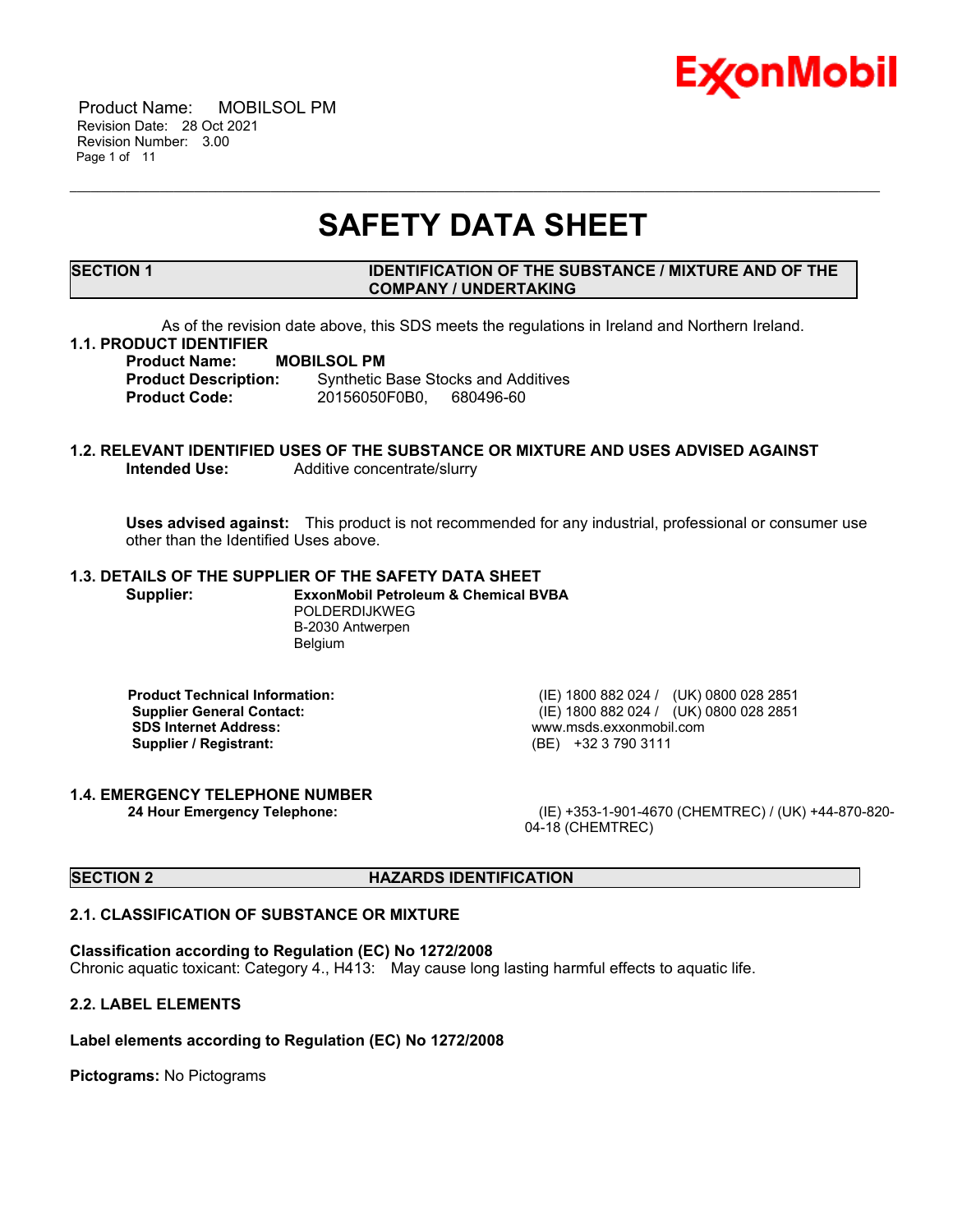

 Product Name: MOBILSOL PM Revision Date: 28 Oct 2021 Revision Number: 3.00 Page 2 of 11

**Signal Word:** No Signal Word

# **Hazard Statements:**

Environment:

H413: May cause long lasting harmful effects to aquatic life.

#### **Precautionary Statements:**

Prevention:

P273: Avoid release to the environment.

Disposal:

P501: Dispose of contents and container in accordance with local regulations.

# **2.3. OTHER HAZARDS**

#### **Physical / Chemical Hazards:**

No significant hazards.

#### **Health Hazards:**

High-pressure injection under skin may cause serious damage. Excessive exposure may result in eye, skin, or respiratory irritation.

\_\_\_\_\_\_\_\_\_\_\_\_\_\_\_\_\_\_\_\_\_\_\_\_\_\_\_\_\_\_\_\_\_\_\_\_\_\_\_\_\_\_\_\_\_\_\_\_\_\_\_\_\_\_\_\_\_\_\_\_\_\_\_\_\_\_\_\_\_\_\_\_\_\_\_\_\_\_\_\_\_\_\_\_\_\_\_\_\_\_\_\_\_\_\_\_\_\_\_\_\_\_\_\_\_\_\_\_\_\_\_\_\_\_\_\_\_

#### **Environmental Hazards:**

No additional hazards.Material does not meet the criteria for PBT or vPvB in accordance with REACH Annex XIII.

### **SECTION 3 COMPOSITION / INFORMATION ON INGREDIENTS**

**3.1. SUBSTANCES** Not Applicable. This material is regulated as a mixture.

# **3.2. MIXTURES**

This material is defined as a mixture.

#### **Reportable hazardous substance(s) complying with the classification criteria and/or with an exposure limit (OEL)**

| <b>Name</b>                                             | CAS#       | EC#       | <b>Registration#</b> | <b>Concentration</b> | <b>GHS/CLP</b><br>classification |
|---------------------------------------------------------|------------|-----------|----------------------|----------------------|----------------------------------|
| BENZENE, MONO-C15-36-BRANCHED<br>IALKYL DERIVS C24-RICH | 90171-05-4 | 290-544-7 | <b>POLYMER</b>       | $70 - 580\%$         | Aquatic Chronic 4 H413           |

Note - any classification in brackets is a GHS building block that was not adopted by the EU in the CLP regulation (No 1272/2008) and therefore is not applicable in the EU or in non-EU countries which have implemented the CLP regulation and is shown for informational purposes only.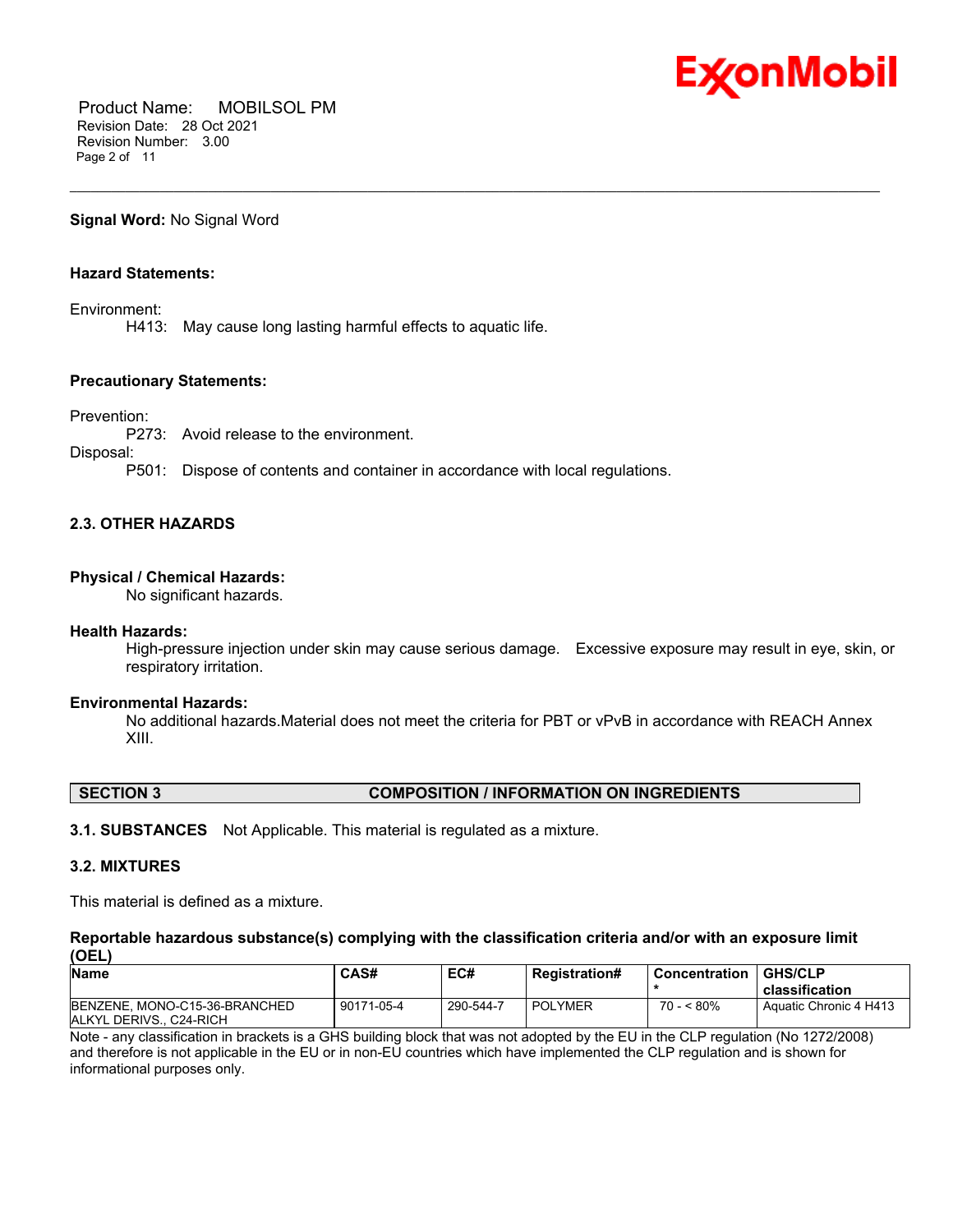

 Product Name: MOBILSOL PM Revision Date: 28 Oct 2021 Revision Number: 3.00 Page 3 of 11

Note: See SDS Section 16 for full text of hazard statements.

### **SECTION 4 FIRST AID MEASURES**

\_\_\_\_\_\_\_\_\_\_\_\_\_\_\_\_\_\_\_\_\_\_\_\_\_\_\_\_\_\_\_\_\_\_\_\_\_\_\_\_\_\_\_\_\_\_\_\_\_\_\_\_\_\_\_\_\_\_\_\_\_\_\_\_\_\_\_\_\_\_\_\_\_\_\_\_\_\_\_\_\_\_\_\_\_\_\_\_\_\_\_\_\_\_\_\_\_\_\_\_\_\_\_\_\_\_\_\_\_\_\_\_\_\_\_\_\_

# **4.1. DESCRIPTION OF FIRST AID MEASURES**

#### **INHALATION**

Remove from further exposure. For those providing assistance, avoid exposure to yourself or others. Use adequate respiratory protection. If respiratory irritation, dizziness, nausea, or unconsciousness occurs, seek immediate medical assistance. If breathing has stopped, assist ventilation with a mechanical device or use mouth-to-mouth resuscitation.

### **SKIN CONTACT**

Wash contact areas with soap and water. If product is injected into or under the skin, or into any part of the body, regardless of the appearance of the wound or its size, the individual should be evaluated immediately by a physician as a surgical emergency. Even though initial symptoms from high pressure injection may be minimal or absent, early surgical treatment within the first few hours may significantly reduce the ultimate extent of injury.

### **EYE CONTACT**

Flush thoroughly with water. If irritation occurs, get medical assistance.

#### **INGESTION**

First aid is normally not required. Seek medical attention if discomfort occurs.

#### **4.2. MOST IMPORTANT SYMPTOMS AND EFFECTS, BOTH ACUTE AND DELAYED**

Local necrosis as evidenced by delayed onset of pain and tissue damage a few hours after injection.

#### **4.3. INDICATION OF ANY IMMEDIATE MEDICAL ATTENTION AND SPECIAL TREATMENT NEEDED**

The need to have special means for providing specific and immediate medical treatment available in the workplace is not expected.

**SECTION 5 FIRE FIGHTING MEASURES**

#### **5.1. EXTINGUISHING MEDIA**

**Suitable Extinguishing Media:** Use water fog, foam, dry chemical or carbon dioxide (CO2) to extinguish flames.

**Unsuitable Extinguishing Media:** Straight streams of water

#### **5.2. SPECIAL HAZARDS ARISING FROM THE SUBSTANCE OR MIXTURE**

**Hazardous Combustion Products:** Aldehydes, Incomplete combustion products, Oxides of carbon, Smoke, Fume, Sulphur oxides

#### **5.3. ADVICE FOR FIRE FIGHTERS**

**Fire Fighting Instructions:** Evacuate area. Prevent run-off from fire control or dilution from entering streams, sewers or drinking water supply. Fire-fighters should use standard protective equipment and in enclosed spaces, self-contained breathing apparatus (SCBA). Use water spray to cool fire exposed surfaces and to protect personnel.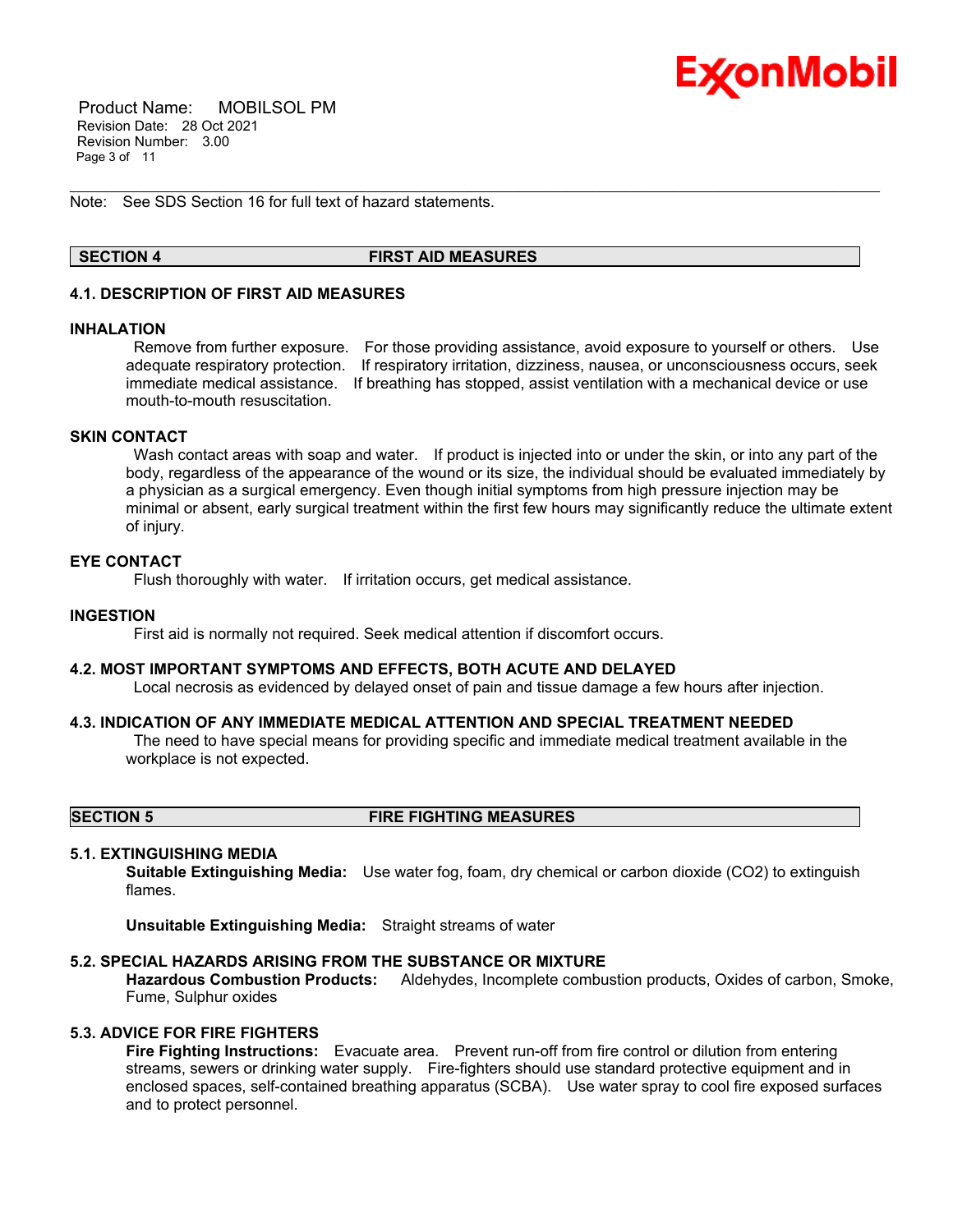

 Product Name: MOBILSOL PM Revision Date: 28 Oct 2021 Revision Number: 3.00 Page 4 of 11

#### **FLAMMABILITY PROPERTIES**

**Flash Point [Method]:** >195°C (383°F) [ASTM D-92] **Upper/Lower Flammable Limits (Approximate volume % in air):** UEL: 7.0 LEL: 0.9 [Estimated] **Autoignition Temperature:** No data available

\_\_\_\_\_\_\_\_\_\_\_\_\_\_\_\_\_\_\_\_\_\_\_\_\_\_\_\_\_\_\_\_\_\_\_\_\_\_\_\_\_\_\_\_\_\_\_\_\_\_\_\_\_\_\_\_\_\_\_\_\_\_\_\_\_\_\_\_\_\_\_\_\_\_\_\_\_\_\_\_\_\_\_\_\_\_\_\_\_\_\_\_\_\_\_\_\_\_\_\_\_\_\_\_\_\_\_\_\_\_\_\_\_\_\_\_\_

# **SECTION 6 ACCIDENTAL RELEASE MEASURES**

#### **6.1. PERSONAL PRECAUTIONS, PROTECTIVE EQUIPMENT AND EMERGENCY PROCEDURES**

#### **NOTIFICATION PROCEDURES**

In the event of a spill or accidental release, notify relevant authorities in accordance with all applicable regulations.

### **PROTECTIVE MEASURES**

Avoid contact with spilled material. See Section 5 for fire fighting information. See the Hazard Identification Section for Significant Hazards. See Section 4 for First Aid Advice. See Section 8 for advice on the minimum requirements for personal protective equipment. Additional protective measures may be necessary, depending on the specific circumstances and/or the expert judgment of the emergency responders.

### **6.2. ENVIRONMENTAL PRECAUTIONS**

Large Spills: Dyke far ahead of liquid spill for later recovery and disposal. Prevent entry into waterways, sewers, basements or confined areas.

#### **6.3. METHODS AND MATERIAL FOR CONTAINMENT AND CLEANING UP**

**Land Spill:** Stop leak if you can do so without risk. Recover by pumping or with suitable absorbent.

**Water Spill:** Stop leak if you can do so without risk. Confine the spill immediately with booms. Warn other shipping. Remove from the surface by skimming or with suitable absorbents. Seek the advice of a specialist before using dispersants.

Water spill and land spill recommendations are based on the most likely spill scenario for this material; however, geographic conditions, wind, temperature, (and in the case of a water spill) wave and current direction and speed may greatly influence the appropriate action to be taken. For this reason, local experts should be consulted. Note: Local regulations may prescribe or limit action to be taken.

# **6.4. REFERENCES TO OTHER SECTIONS**

See Sections 8 and 13.

#### **SECTION 7 HANDLING AND STORAGE**

# **7.1. PRECAUTIONS FOR SAFE HANDLING**

Prevent small spills and leakage to avoid slip hazard. Material can accumulate static charges which may cause an electrical spark (ignition source). When the material is handled in bulk, an electrical spark could ignite any flammable vapors from liquids or residues that may be present (e.g., during switch-loading operations). Use proper bonding and/or earthing procedures. However, bonding and earthing may not eliminate the hazard from static accumulation. Consult local applicable standards for guidance. Additional references include American Petroleum Institute 2003 (Protection Against Ignitions Arising out of Static, Lightning and Stray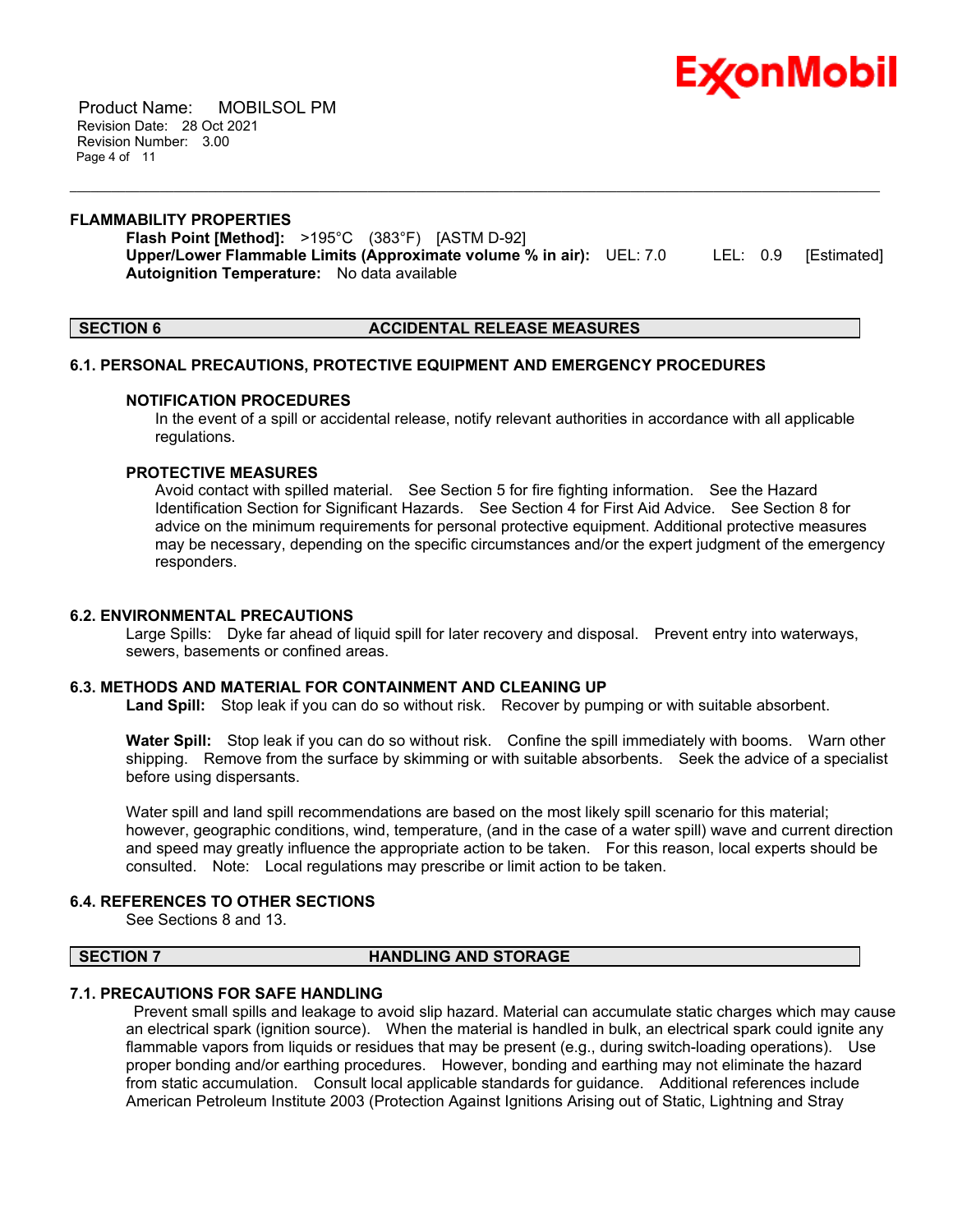

 Product Name: MOBILSOL PM Revision Date: 28 Oct 2021 Revision Number: 3.00 Page 5 of 11

> Currents) or National Fire Protection Agency 77 (Recommended Practice on Static Electricity) or CENELEC CLC/TR 50404 (Electrostatics - Code of practice for the avoidance of hazards due to static electricity).

\_\_\_\_\_\_\_\_\_\_\_\_\_\_\_\_\_\_\_\_\_\_\_\_\_\_\_\_\_\_\_\_\_\_\_\_\_\_\_\_\_\_\_\_\_\_\_\_\_\_\_\_\_\_\_\_\_\_\_\_\_\_\_\_\_\_\_\_\_\_\_\_\_\_\_\_\_\_\_\_\_\_\_\_\_\_\_\_\_\_\_\_\_\_\_\_\_\_\_\_\_\_\_\_\_\_\_\_\_\_\_\_\_\_\_\_\_

**Static Accumulator:** This material is a static accumulator.

### **7.2. CONDITIONS FOR SAFE STORAGE, INCLUDING ANY INCOMPATIBILITIES**

The type of container used to store the material may affect static accumulation and dissipation. Do not store in open or unlabelled containers.

#### **7.3. SPECIFIC END USES**

Section 1 informs about identified end-uses. No industrial or sector specific guidance available.

# **SECTION 8 EXPOSURE CONTROLS / PERSONAL PROTECTION**

#### **8.1. CONTROL PARAMETERS**

Note: Information about recommended monitoring procedures can be obtained from the relevant agency(ies)/institute(s):

IE Health and Safety Executive (HSE) UK Health and Safety Executive (HSE)

# **8.2. EXPOSURE CONTROLS**

# **ENGINEERING CONTROLS**

The level of protection and types of controls necessary will vary depending upon potential exposure conditions. Control measures to consider:

No special requirements under ordinary conditions of use and with adequate ventilation.

#### **PERSONAL PROTECTION**

Personal protective equipment selections vary based on potential exposure conditions such as applications, handling practices, concentration and ventilation. Information on the selection of protective equipment for use with this material, as provided below, is based upon intended, normal usage.

**Respiratory Protection:** If engineering controls do not maintain airborne contaminant concentrations at a level which is adequate to protect worker health, an approved respirator may be appropriate. Respirator selection, use, and maintenance must be in accordance with regulatory requirements, if applicable. Types of respirators to be considered for this material include:

No special requirements under ordinary conditions of use and with adequate ventilation.

For high airborne concentrations, use an approved supplied-air respirator, operated in positive pressure mode. Supplied air respirators with an escape bottle may be appropriate when oxygen levels are inadequate, gas/vapour warning properties are poor, or if air purifying filter capacity/rating may be exceeded.

**Hand Protection:** Any specific glove information provided is based on published literature and glove manufacturer data. Glove suitability and breakthrough time will differ depending on the specific use conditions. Contact the glove manufacturer for specific advice on glove selection and breakthrough times for your use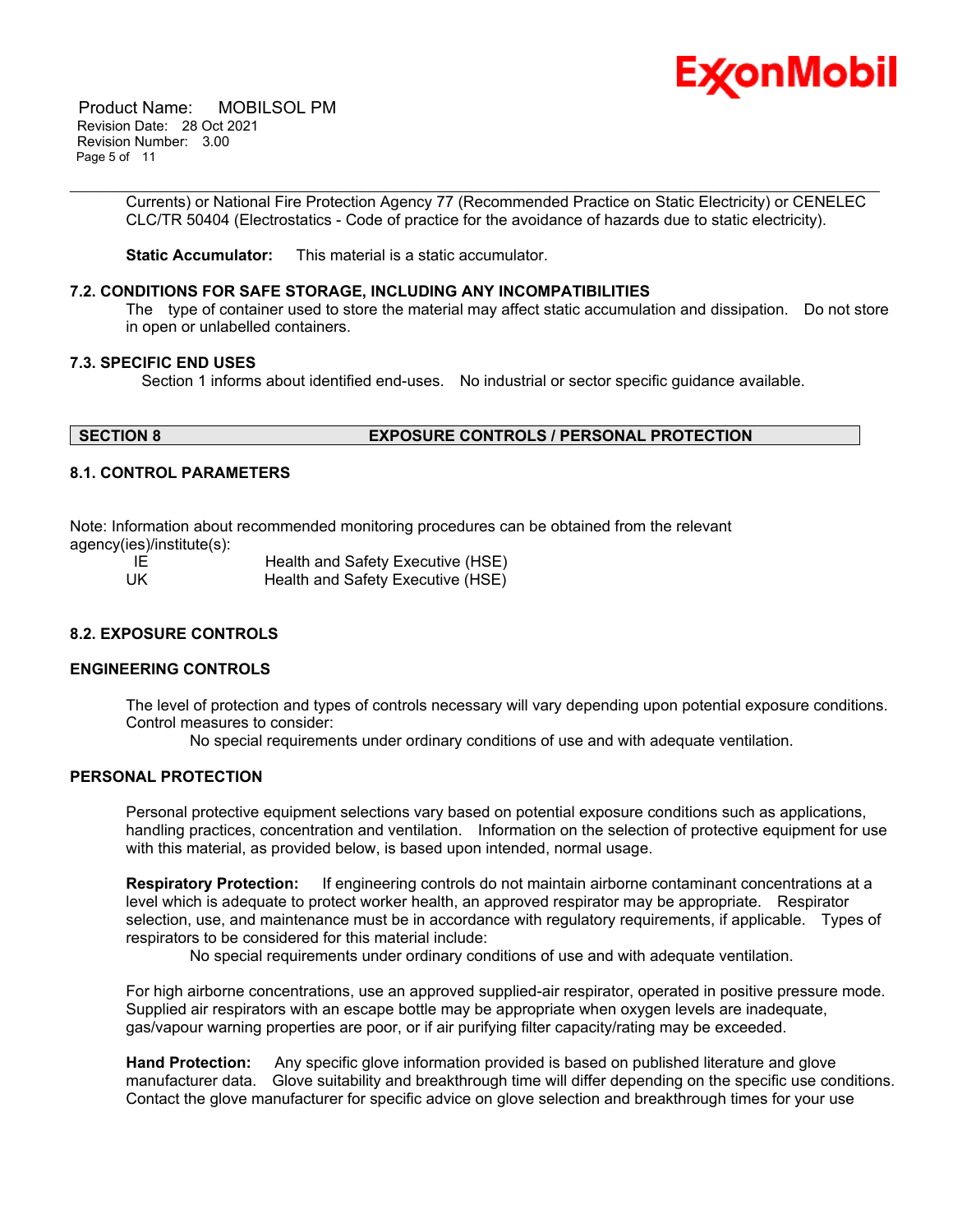

 Product Name: MOBILSOL PM Revision Date: 28 Oct 2021 Revision Number: 3.00 Page 6 of 11

> conditions. Inspect and replace worn or damaged gloves. The types of gloves to be considered for this material include:

\_\_\_\_\_\_\_\_\_\_\_\_\_\_\_\_\_\_\_\_\_\_\_\_\_\_\_\_\_\_\_\_\_\_\_\_\_\_\_\_\_\_\_\_\_\_\_\_\_\_\_\_\_\_\_\_\_\_\_\_\_\_\_\_\_\_\_\_\_\_\_\_\_\_\_\_\_\_\_\_\_\_\_\_\_\_\_\_\_\_\_\_\_\_\_\_\_\_\_\_\_\_\_\_\_\_\_\_\_\_\_\_\_\_\_\_\_

No protection is ordinarily required under normal conditions of use.

**Eye Protection:** If contact is likely, safety glasses with side shields are recommended.

**Skin and Body Protection:** Any specific clothing information provided is based on published literature or manufacturer data. The types of clothing to be considered for this material include:

No skin protection is ordinarily required under normal conditions of use. In accordance with good industrial hygiene practices, precautions should be taken to avoid skin contact.

**Specific Hygiene Measures:** Always observe good personal hygiene measures, such as washing after handling the material and before eating, drinking, and/or smoking. Routinely wash work clothing and protective equipment to remove contaminants. Discard contaminated clothing and footwear that cannot be cleaned. Practice good housekeeping.

#### **ENVIRONMENTAL CONTROLS**

Comply with applicable environmental regulations limiting discharge to air, water and soil. Protect the environment by applying appropriate control measures to prevent or limit emissions.

#### **SECTION 9 PHYSICAL AND CHEMICAL PROPERTIES**

**Note: Physical and chemical properties are provided for safety, health and environmental considerations only and may not fully represent product specifications. Contact the Supplier for additional information.**

# **9.1. INFORMATION ON BASIC PHYSICAL AND CHEMICAL PROPERTIES**

| <b>Physical State:</b> Liquid                                                              |
|--------------------------------------------------------------------------------------------|
| <b>Colour:</b> Brown                                                                       |
| <b>Odour:</b> Characteristic                                                               |
| <b>Odour Threshold:</b> No data available                                                  |
| <b>pH:</b> Not technically feasible                                                        |
| <b>Melting Point:</b> Not technically feasible                                             |
| <b>Freezing Point:</b> No data available                                                   |
| Initial Boiling Point / and Boiling Range: $>200^{\circ}$ C (392°F) [Estimated]            |
| <b>Flash Point [Method]:</b> >195°C (383°F) [ASTM D-92]                                    |
| <b>Evaporation Rate (n-butyl acetate = 1):</b> No data available                           |
| <b>Flammability (Solid, Gas):</b> Not technically feasible                                 |
| Upper/Lower Flammable Limits (Approximate volume % in air): UEL: 7.0 LEL: 0.9 [Estimated]  |
| <b>Vapour Pressure:</b> < $0.013$ kPa (0.1 mm Hg) at 20 °C [Estimated]                     |
| Vapour Density (Air = 1): $> 2$ at 101 kPa [Estimated]                                     |
| <b>Relative Density (at 15 °C):</b> 0.865 [test method unavailable]                        |
| <b>Solubility(ies): water</b> Negligible                                                   |
| <b>Partition coefficient (n-Octanol/Water Partition Coefficient): &gt; 3.5 [Estimated]</b> |
| <b>Autoignition Temperature:</b> No data available                                         |
| <b>Decomposition Temperature:</b> No data available                                        |
| Viscosity: 383 cSt (383 mm2/sec) at 40°C   21 cSt (21 mm2/sec) at 100°C [ASTM D 445]       |
| <b>Explosive Properties: None</b>                                                          |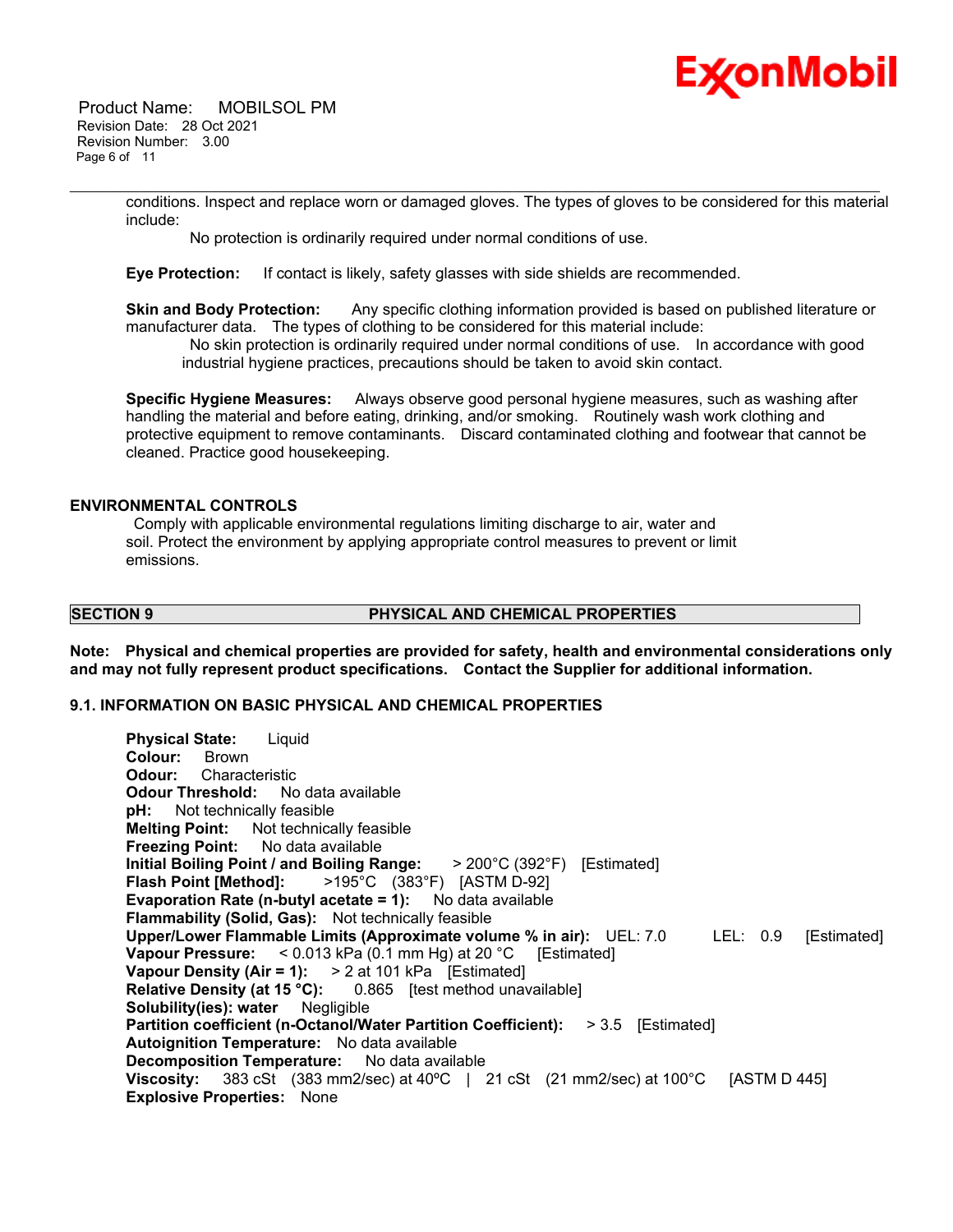

 Product Name: MOBILSOL PM Revision Date: 28 Oct 2021 Revision Number: 3.00 Page 7 of 11

**Oxidizing Properties:** None

#### **9.2. OTHER INFORMATION**

None

# **SECTION 10 STABILITY AND REACTIVITY**

\_\_\_\_\_\_\_\_\_\_\_\_\_\_\_\_\_\_\_\_\_\_\_\_\_\_\_\_\_\_\_\_\_\_\_\_\_\_\_\_\_\_\_\_\_\_\_\_\_\_\_\_\_\_\_\_\_\_\_\_\_\_\_\_\_\_\_\_\_\_\_\_\_\_\_\_\_\_\_\_\_\_\_\_\_\_\_\_\_\_\_\_\_\_\_\_\_\_\_\_\_\_\_\_\_\_\_\_\_\_\_\_\_\_\_\_\_

**10.1. REACTIVITY:** See sub-sections below.

**10.2. CHEMICAL STABILITY:** Material is stable under normal conditions.

**10.3. POSSIBILITY OF HAZARDOUS REACTIONS:** Hazardous polymerization will not occur.

**10.4. CONDITIONS TO AVOID:** Excessive heat. High energy sources of ignition.

**10.5. INCOMPATIBLE MATERIALS:** Strong oxidisers

**10.6. HAZARDOUS DECOMPOSITION PRODUCTS:** Material does not decompose at ambient temperatures.

# **SECTION 11 TOXICOLOGICAL INFORMATION**

# **11.1. INFORMATION ON TOXICOLOGICAL EFFECTS**

| <b>Hazard Class</b>                                               | <b>Conclusion / Remarks</b>                                                                           |  |  |
|-------------------------------------------------------------------|-------------------------------------------------------------------------------------------------------|--|--|
| <b>Inhalation</b>                                                 |                                                                                                       |  |  |
| Acute Toxicity: No end point data for<br>lmaterial.               | Minimally Toxic. Based on assessment of the components.                                               |  |  |
| Irritation: No end point data for material.                       | Negligible hazard at ambient/normal handling temperatures.                                            |  |  |
| Ingestion                                                         |                                                                                                       |  |  |
| Acute Toxicity: No end point data for<br>material.                | Minimally Toxic. Based on assessment of the components.                                               |  |  |
| <b>Skin</b>                                                       |                                                                                                       |  |  |
| Acute Toxicity: No end point data for<br>material.                | Minimally Toxic. Based on assessment of the components.                                               |  |  |
| Skin Corrosion/Irritation: No end point data<br>for material.     | Negligible irritation to skin at ambient temperatures. Based on<br>assessment of the components.      |  |  |
| <b>Eye</b>                                                        |                                                                                                       |  |  |
| Serious Eye Damage/Irritation: No end point<br>data for material. | May cause mild, short-lasting discomfort to eyes. Based on<br>assessment of the components.           |  |  |
| <b>Sensitisation</b>                                              |                                                                                                       |  |  |
| Respiratory Sensitization: No end point data<br>for material.     | Not expected to be a respiratory sensitizer.                                                          |  |  |
| Skin Sensitization: No end point data for                         | Not expected to be a skin sensitizer. Based on assessment of the                                      |  |  |
| lmaterial.                                                        | components.                                                                                           |  |  |
| <b>Aspiration: Data available.</b>                                | Not expected to be an aspiration hazard.<br>Based on physico-<br>chemical properties of the material. |  |  |
| Germ Cell Mutagenicity: No end point data                         | Not expected to be a germ cell mutagen. Based on assessment of                                        |  |  |
| for material.                                                     | the components.                                                                                       |  |  |
| <b>Carcinogenicity:</b> No end point data for                     | Not expected to cause cancer. Based on assessment of the                                              |  |  |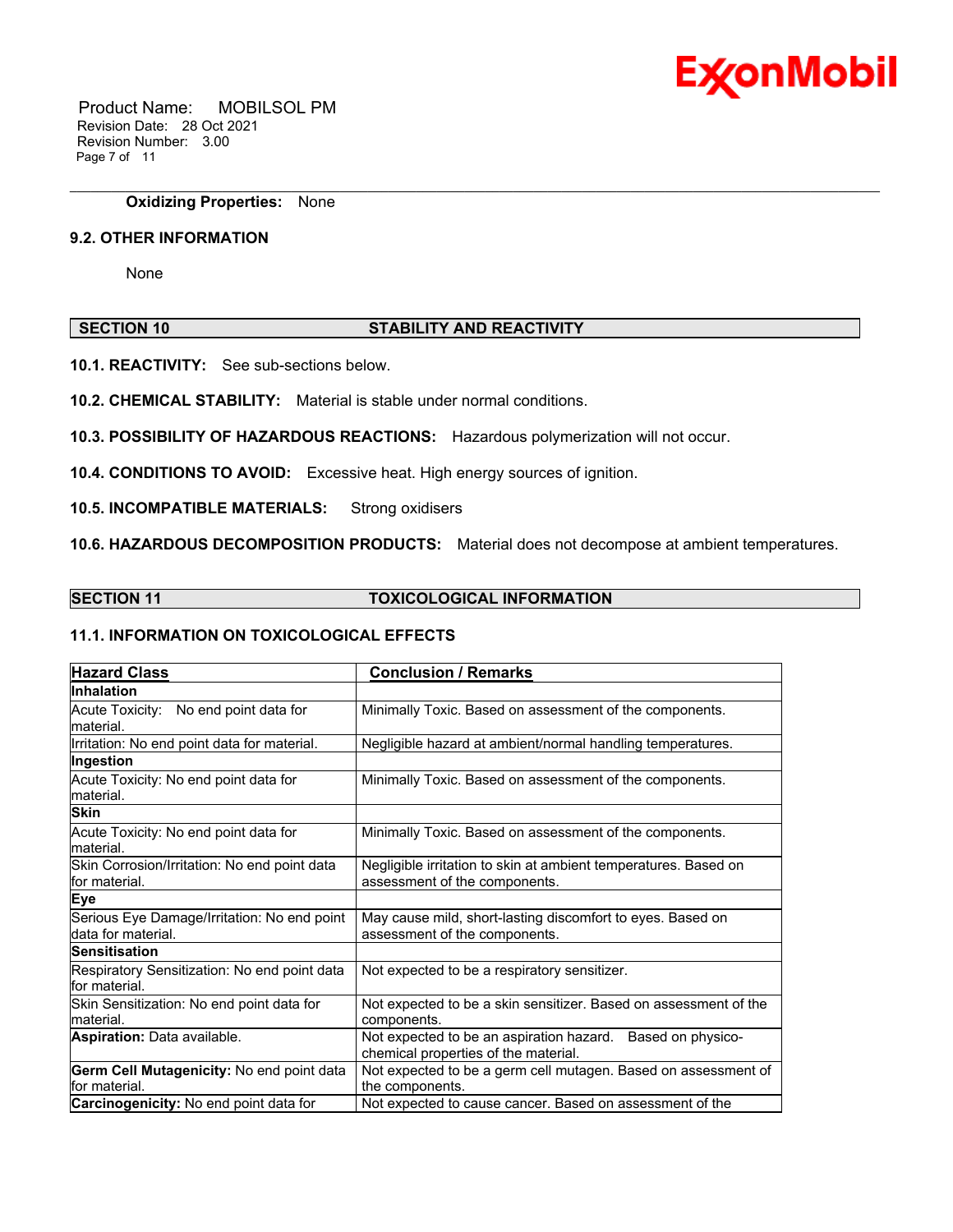

 Product Name: MOBILSOL PM Revision Date: 28 Oct 2021 Revision Number: 3.00 Page 8 of 11

| Imaterial.                                 | components.                                                     |
|--------------------------------------------|-----------------------------------------------------------------|
| Reproductive Toxicity: No end point data   | Not expected to be a reproductive toxicant. Based on assessment |
| for material.                              | of the components.                                              |
| Lactation: No end point data for material. | Not expected to cause harm to breast-fed children.              |
| Specific Target Organ Toxicity (STOT)      |                                                                 |
| Single Exposure: No end point data for     | Not expected to cause organ damage from a single exposure.      |
| Imaterial.                                 |                                                                 |
| Repeated Exposure: No end point data for   | Not expected to cause organ damage from prolonged or repeated   |
| material.                                  | exposure. Based on assessment of the components.                |

# **SECTION 12 ECOLOGICAL INFORMATION**

The information given is based on data for the material, components of the material, or for similar materials, through the application of bridging principals.

# **12.1. TOXICITY**

Material -- May cause long-term adverse effects in the aquatic environment.

# **12.2. PERSISTENCE AND DEGRADABILITY** Not determined.

# **12.3. BIOACCUMULATIVE POTENTIAL** Not determined.

#### **12.4. MOBILITY IN SOIL**

 Base oil component -- Low solubility and floats and is expected to migrate from water to the land. Expected to partition to sediment and wastewater solids.

# **12.5. PERSISTENCE, BIOACCUMULATION AND TOXICITY FOR SUBSTANCE(S)**

Material does not meet the Reach Annex XIII criteria for PBT or vPvB.

#### **12.6. OTHER ADVERSE EFFECTS**

No adverse effects are expected.

# **SECTION 13 DISPOSAL CONSIDERATIONS**

Disposal recommendations based on material as supplied. Disposal must be in accordance with current applicable laws and regulations, and material characteristics at time of disposal.

#### **13.1. WASTE TREATMENT METHODS**

Product is suitable for burning in an enclosed controlled burner for fuel value or disposal by supervised incineration at very high temperatures to prevent formation of undesirable combustion products.

#### **European Waste Code:** 13 02 06\*

NOTE: These codes are assigned based upon the most common uses for this material and may not reflect contaminants resulting from actual use. Waste producers need to assess the actual process used when generating the waste and its contaminants in order to assign the proper waste disposal code(s).

This material is considered as hazardous waste pursuant to Directive 91/689/EEC on hazardous waste, and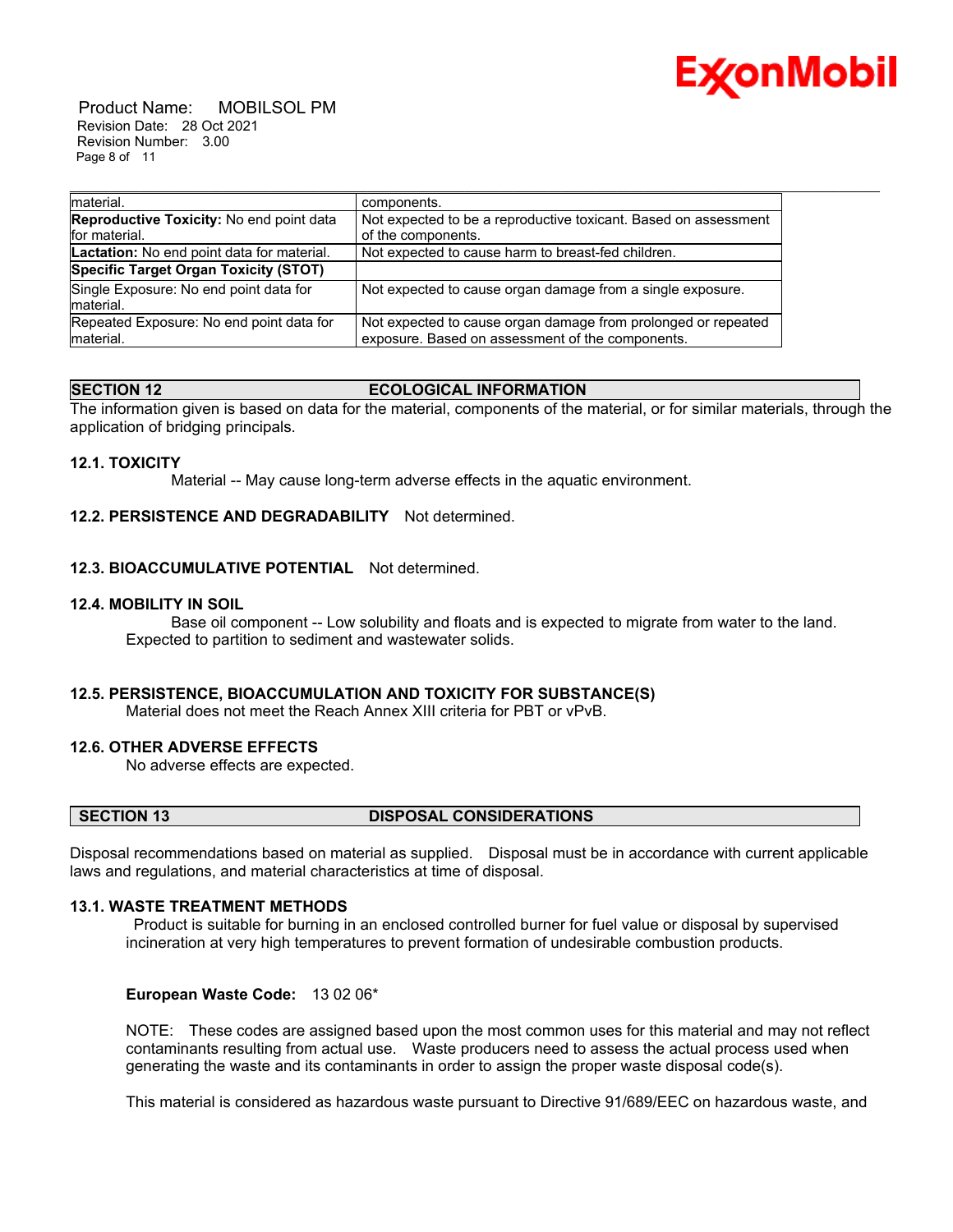

 Product Name: MOBILSOL PM Revision Date: 28 Oct 2021 Revision Number: 3.00 Page 9 of 11

subject to the provisions of that Directive unless Article 1(5) of that Directive applies.

**Empty Container Warning** Empty Container Warning (where applicable): Empty containers may contain residue and can be dangerous. Do not attempt to refill or clean containers without proper instructions. Empty drums should be completely drained and safely stored until appropriately reconditioned or disposed. Empty containers should be taken for recycling, recovery, or disposal through suitably qualified or licensed contractor and in accordance with governmental regulations. DO NOT PRESSURISE, CUT, WELD, BRAZE, SOLDER, DRILL, GRIND, OR EXPOSE SUCH CONTAINERS TO HEAT, FLAME, SPARKS, STATIC ELECTRICITY, OR OTHER SOURCES OF IGNITION. THEY MAY EXPLODE AND CAUSE INJURY OR DEATH.

\_\_\_\_\_\_\_\_\_\_\_\_\_\_\_\_\_\_\_\_\_\_\_\_\_\_\_\_\_\_\_\_\_\_\_\_\_\_\_\_\_\_\_\_\_\_\_\_\_\_\_\_\_\_\_\_\_\_\_\_\_\_\_\_\_\_\_\_\_\_\_\_\_\_\_\_\_\_\_\_\_\_\_\_\_\_\_\_\_\_\_\_\_\_\_\_\_\_\_\_\_\_\_\_\_\_\_\_\_\_\_\_\_\_\_\_\_

#### **SECTION 14 TRANSPORT INFORMATION**

**LAND (ADR/RID): 14.1-14.6** Not Regulated for Land Transport

**INLAND WATERWAYS (ADN): 14.1-14.6** Not Regulated for Inland Waterways Transport

**SEA (IMDG): 14.1-14.6** Not Regulated for Sea Transport according to IMDG-Code

#### **SEA (MARPOL 73/78 Convention - Annex II):**

- **14.7. Transport in bulk according to Annex II of MARPOL 73/78 and the IBC Code** Not classified according to Annex II
- **AIR (IATA): 14.1-14.6** Not Regulated for Air Transport

#### **SECTION 15 REGULATORY INFORMATION**

#### **REGULATORY STATUS AND APPLICABLE LAWS AND REGULATIONS**

**Listed or exempt from listing/notification on the following chemical inventories :** AIIC, DSL, ENCS, IECSC, ISHL, KECI, PICCS, TCSI, TSCA

# **15.1. SAFETY, HEALTH AND ENVIRONMENTAL REGULATIONS/LEGISLATION SPECIFIC FOR THE SUBSTANCE OR MIXTURE**

#### **Applicable EU Directives and Regulations:**

 1907/2006 [... on the Registration, Evaluation, Authorisation and Restriction of Chemicals ... and amendments thereto] 1272/2008 [on classification, labelling and packaging of substances and mixtures.. and amendments thereto]

#### **REACH Restrictions on the manufacturing, placing on the market and use of certain dangerous substances, mixtures and articles (Annex XVII):**

The following entries of Annex XVII may be considered for this product: None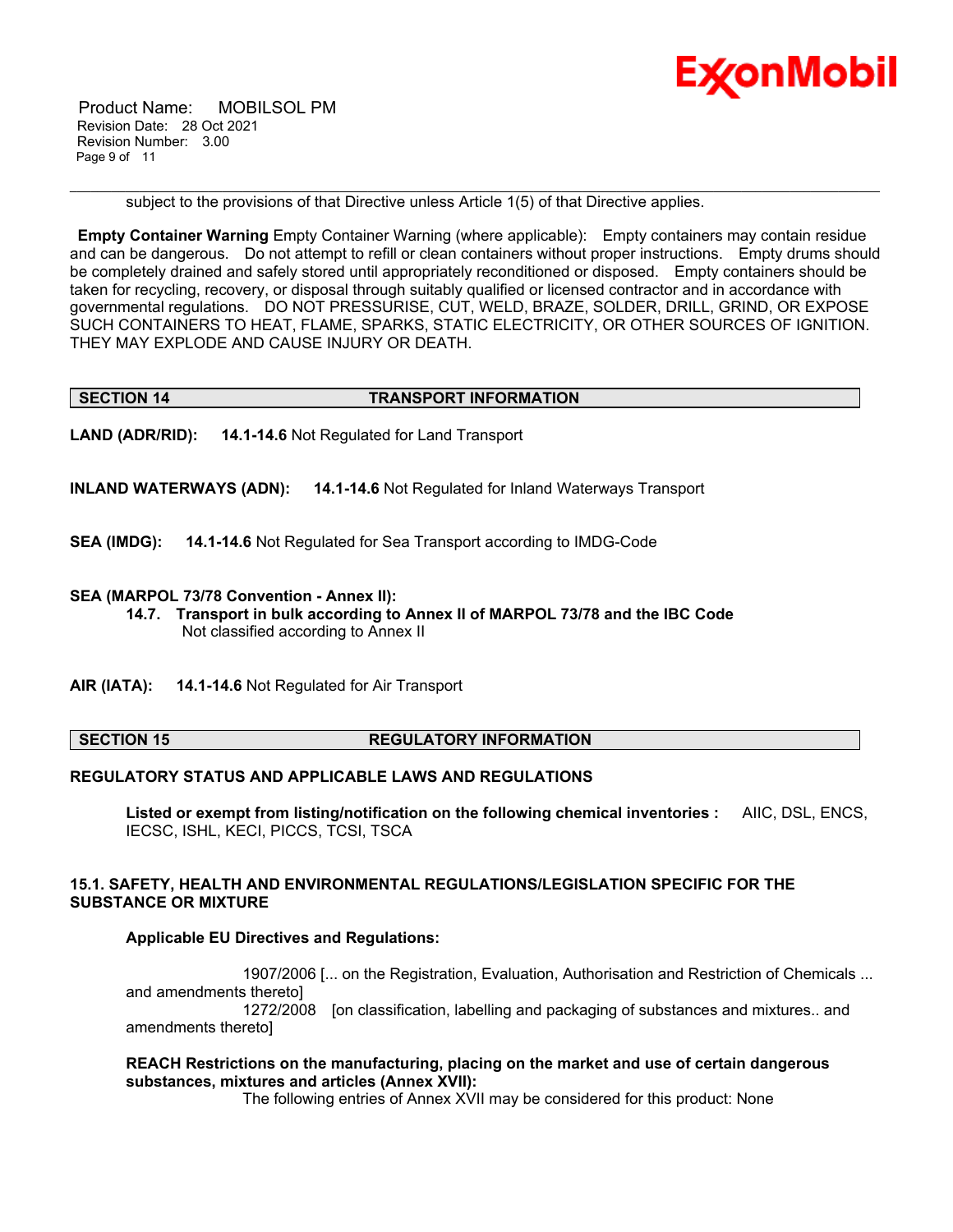

 Product Name: MOBILSOL PM Revision Date: 28 Oct 2021 Revision Number: 3.00 Page 10 of 11

### **15.2. CHEMICAL SAFETY ASSESSMENT**

**REACH Information:** A Chemical Safety Assessment has been carried out for one or more substances present in the material.

\_\_\_\_\_\_\_\_\_\_\_\_\_\_\_\_\_\_\_\_\_\_\_\_\_\_\_\_\_\_\_\_\_\_\_\_\_\_\_\_\_\_\_\_\_\_\_\_\_\_\_\_\_\_\_\_\_\_\_\_\_\_\_\_\_\_\_\_\_\_\_\_\_\_\_\_\_\_\_\_\_\_\_\_\_\_\_\_\_\_\_\_\_\_\_\_\_\_\_\_\_\_\_\_\_\_\_\_\_\_\_\_\_\_\_\_\_

| <b>ISECTION 16</b> |  |
|--------------------|--|
|--------------------|--|

#### **SECTION 16 OTHER INFORMATION**

**REFERENCES:** Sources of information used in preparing this SDS included one or more of the following: results from in house or supplier toxicology studies, CONCAWE Product Dossiers, publications from other trade associations, such as the EU Hydrocarbon Solvents REACH Consortium, U.S. HPV Program Robust Summaries, the EU IUCLID Data Base, U.S. NTP publications, and other sources, as appropriate.

List of abbreviations and acronyms that could be (but not necessarily are) used in this safety data sheet:

| Acronym       | <b>Full text</b>                                                                                 |
|---------------|--------------------------------------------------------------------------------------------------|
| N/A           | Not applicable                                                                                   |
| N/D           | Not determined                                                                                   |
| NE.           | Not established                                                                                  |
| <b>VOC</b>    | Volatile Organic Compound                                                                        |
| <b>AIIC</b>   | Australian Inventory of Industrial Chemicals                                                     |
| AIHA WEEL     | American Industrial Hygiene Association Workplace Environmental Exposure Limits                  |
| ASTM          | ASTM International, originally known as the American Society for Testing and Materials (ASTM)    |
| DSL.          | Domestic Substance List (Canada)                                                                 |
| <b>EINECS</b> | European Inventory of Existing Commercial Substances                                             |
| <b>ELINCS</b> | European List of Notified Chemical Substances                                                    |
| <b>ENCS</b>   | Existing and new Chemical Substances (Japanese inventory)                                        |
| <b>IECSC</b>  | Inventory of Existing Chemical Substances in China                                               |
| KECI          | Korean Existing Chemicals Inventory                                                              |
| <b>NDSL</b>   | Non-Domestic Substances List (Canada)                                                            |
| <b>NZIOC</b>  | New Zealand Inventory of Chemicals                                                               |
| <b>PICCS</b>  | Philippine Inventory of Chemicals and Chemical Substances                                        |
| <b>TLV</b>    | Threshold Limit Value (American Conference of Governmental Industrial Hygienists)                |
| TSCA          | Toxic Substances Control Act (U.S. inventory)                                                    |
| <b>UVCB</b>   | Substances of Unknown or Variable composition, Complex reaction products or Biological materials |
| LC.           | Lethal Concentration                                                                             |
| LD            | Lethal Dose                                                                                      |
| LL.           | Lethal Loading                                                                                   |
| EC            | <b>Effective Concentration</b>                                                                   |
| EL.           | <b>Effective Loading</b>                                                                         |
| <b>NOEC</b>   | No Observable Effect Concentration                                                               |
| <b>NOELR</b>  | No Observable Effect Loading Rate                                                                |

# **Classification according to Regulation (EC) No 1272/2008**

| <b>Classification according to Regulation (EC)</b><br>No 1272/2008 | <b>Classification procedure</b> |
|--------------------------------------------------------------------|---------------------------------|
| Aquatic Chronic 4; H413                                            | 'Calculation                    |

# **KEY TO THE H-CODES CONTAINED IN SECTION 3 OF THIS DOCUMENT (for information only):**